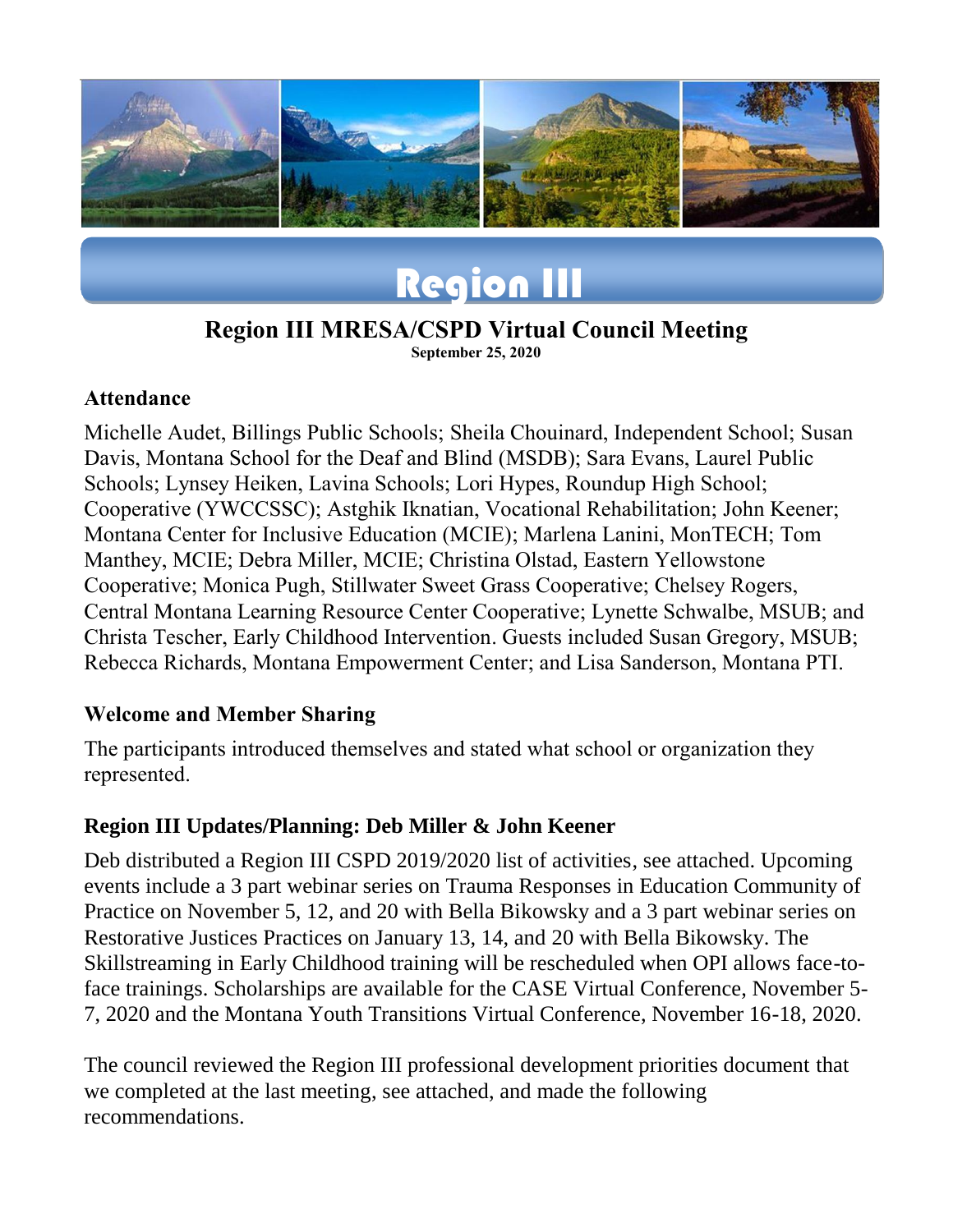Indicator 1: Graduation Rates and Indicator 2: Drop Out Rates

- Contact Theresa Baldry to offer a workshop on how to advocate for students.
- Sara will research presenters that can address learning strategies and/or keeping students engaged in an online format.

Indicators 5A, B, and C: Education Environment

- MonTech is offering a tech conference in August 2021 and free webinars in October that will help meet regional assistive technology needs.
- Contact Mike Marotta to do a presentation on Chrome Books and Assistive Technology.
- Lynette will check with Robin Cormier to see if she is available to present on behavior strategies for the classroom.
- Offer a workshop on "The Distance Learning Playbook" available from Corwin publishing. Sara will send Deb and John a link to a free zoom meeting next week on the subject to share with council members. Laurel teachers are using the book and highly recommend it.

Indicators 6A and B: Regular Early Childhood Program

- Christa will check with David Munson to determine professional development priorities.
- Lynette will check with Explorers Academy (Head Start) to determine their professional development priorities.

Indicators 7A2 and 7B2: Preschool Outcomes - Functioning within Age Expectations

- Check with Danni McCarthy to determine who the OSEP trainers are.
- Contact Eliza Sorte Thomas regarding availability to do training.

Indicator 7C2: Preschool Outcomes-Appropriate Behaviors within Age Expectations

- MonTech's Alternative Communication conference will target nonverbal preschoolers.
- Consider a Conscious Discipline workshop with Jenny Barkac.

Indicator 13: Secondary Transition

- Contact Libby Johnson or Hope Wilson to present on developing effective transition IEPs.
- Astghik is willing to do a presentation on Pre-ETS and how VR can assist schools.

Additional professional development suggestions included: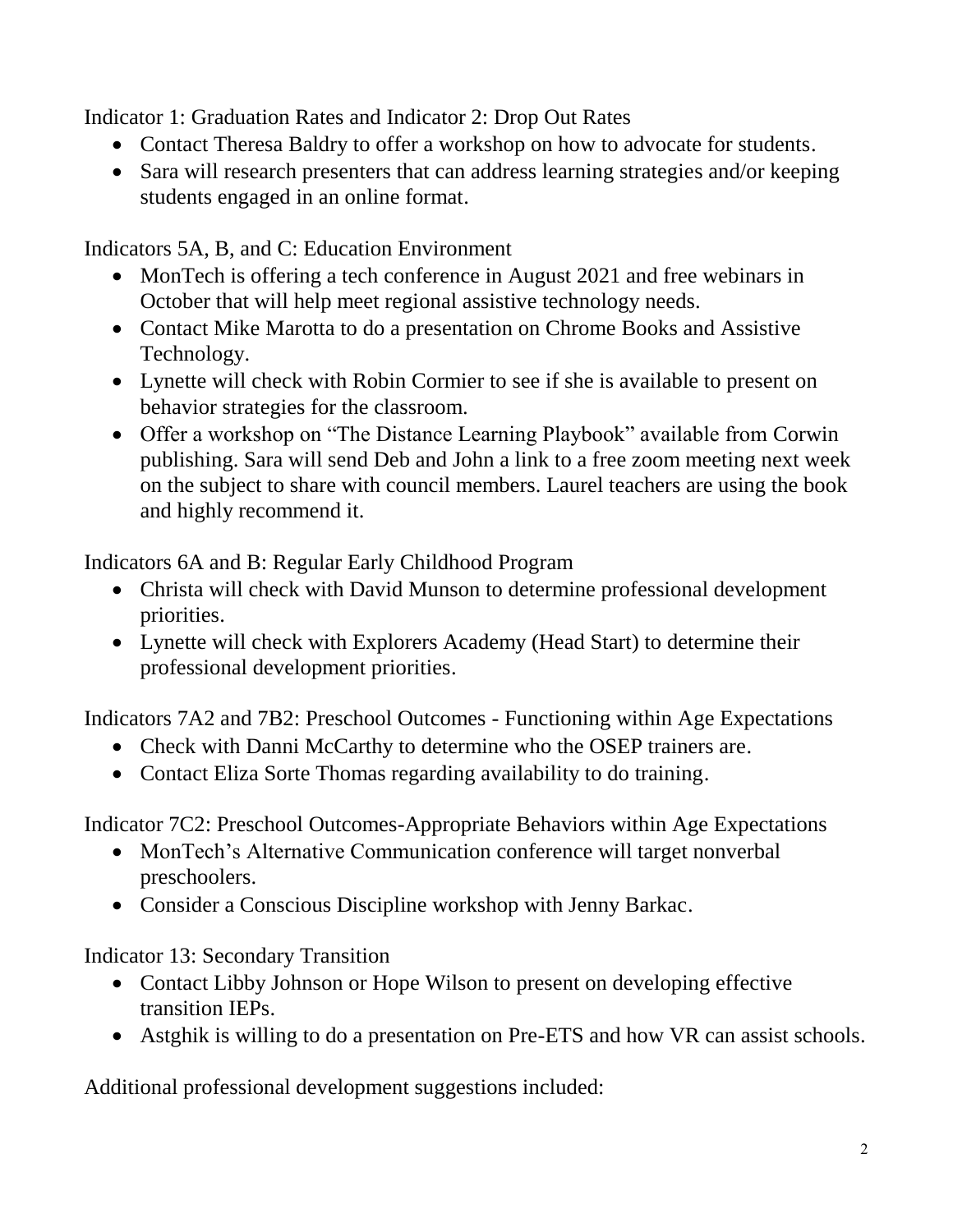- Contact Dale Kimmet to offer a novice teacher training, but geared as a refresher for experienced teachers.
- Contact Bea Kalevea or Megan Morris to present on legal issues surrounding COVID-19.
- Either offer training from 4:00-5:00pm or 6:00-8:00pm; offering training during the school day would not be effective as schools are having a hard time finding substitutes.

The CSPD grant portal to request IDEA-B or MTSS funds is not open yet. However, Deb has been informed that the funding for the IDEA-B grant, July 1, 2020-September 30, 2021 will be the same and the MTSS funding, October 1, 2020-September 30, 2021, will be significantly less as the funding is carry over from the previous year. OPI recently submitted a federal MTSS grant for funding from 2020-2025. If OPI's grant is selected, CSPD regions will receive additional funding.

# **Child Find Activities: Monica Pugh**

Monica, Christine, Chelsey and Christa, agreed that attendance has been poor at child find clinics. Laurel is asking families to make appointments and is allowing time between appointments to clean. ECI is doing visits virtually.

# **MonTech Updates: Marlena Lanini**

MonTech shut down briefly at the beginning of the quarantine last spring and opened in May. The loan program is the same except they are not loaning out items that can't be properly cleaned, such as fuzzy toys. They are continuing to do consultations, both faceto-face and virtually. Restrictions have been placed on the number of people that can be present at a face-to-face meeting and facemasks are required.

MonTech is offering four free 1-hour webinars in October. The first 30 minutes will be a lecture and the last 30 minutes will be for participant questions.

1. AT and the IEP

Tuesday, October 6th,  $4 \text{ pm} - 5 \text{ pm}$ 

Intro to AT in the schools: We'll connect you with valuable resources to support using AT in the school. We'll answer frequently asked questions like: Who pays for this? When do I check the box on the IEP? How do I know what to try?

Register in advance at:

<https://umontana.zoom.us/meeting/register/tJcoc-yorjwqHNAnPMRgApte6nkArlMUuwME>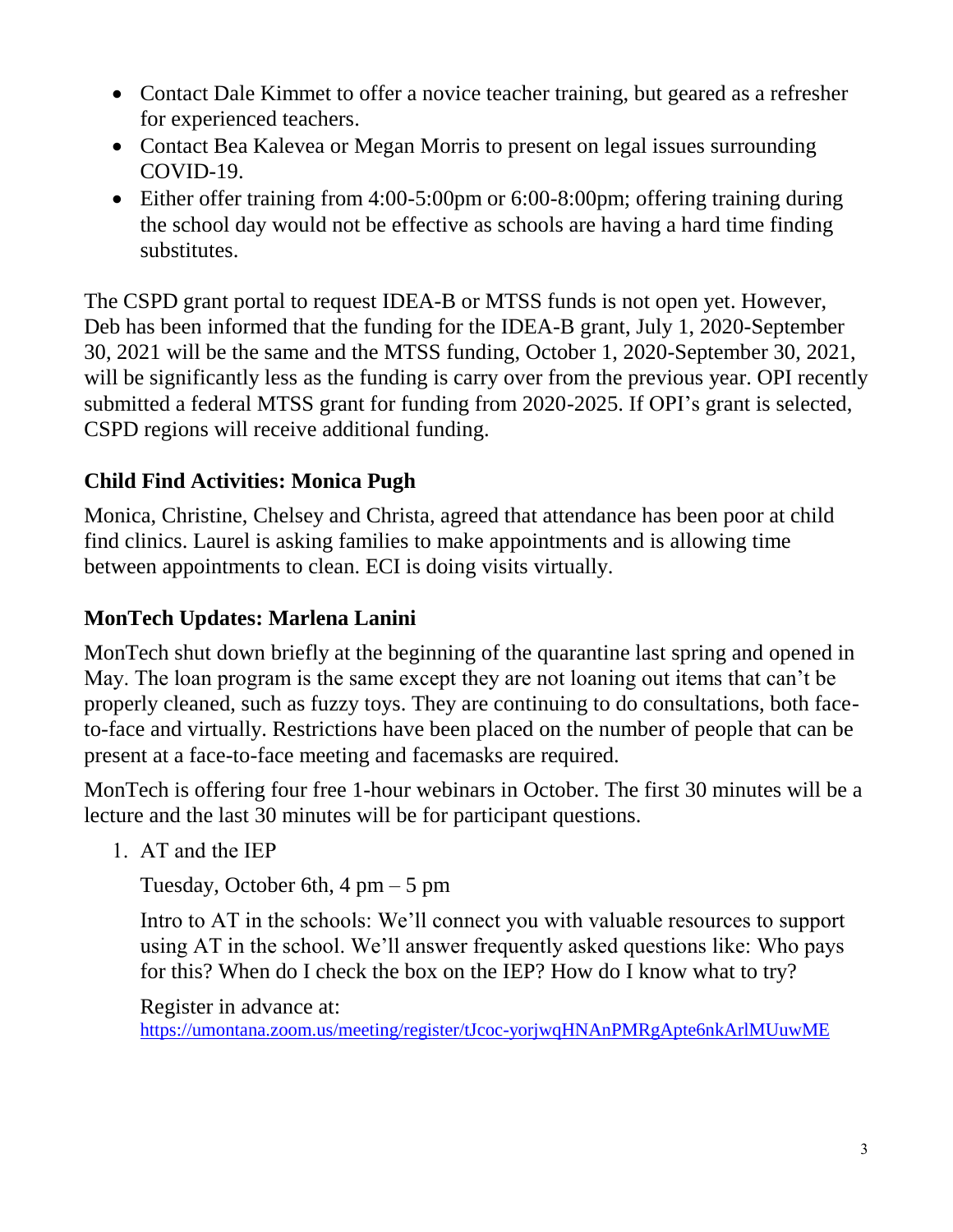### **2. Tools for Writing**

Thursday, October 8th,  $4 \text{ pm} - 5 \text{ pm}$ 

We'll show you three tools to support your students' writing, whether they struggle with spelling or physically writing.

Register in advance at: <https://umontana.zoom.us/meeting/register/tJwudOGsrjoiE9eIK8FrvzUAUR7dCaxCFGGJ>

### **3. Tools for Reading**

Tuesday, October 20th,  $4 \text{ pm} - 5 \text{ pm}$ 

We'll show you three ways to have text read aloud to support struggling readers and help them comprehend the material.

Register in advance at: <https://umontana.zoom.us/meeting/register/tJ0rcuuupj4tHNF0l4XwD6kMHtf437cYWPyK>

#### **4. Tools for Notetaking**

Thursday, October 22nd,  $4 \text{ pm} - 5 \text{ pm}$ 

We'll show you three tools to support notetaking, whether your students are online or in the classroom.

Register in advance at: [https://umontana.zoom.us/meeting/register/tJ0vdeitpzsqGdJo1uX48\\_Bm3lGzjl2xMyGC](https://umontana.zoom.us/meeting/register/tJ0vdeitpzsqGdJo1uX48_Bm3lGzjl2xMyGC)

MonTech will also offer presentations on Reading and Writing apps and have an open lab at the My Transitions Conference in November.

Anna-Margaret Goldman resigned as the executive director last spring to take a teaching position at U of M and Molly Kimmel has filled her position.

# **Montana State University Billings Updates: Susan Gregory**

See attached Power Point presentation.

#### **Montana Parent Training and Information Center (PTI) Updates: Lisa Sanderson and Rebecca Richards**

The current Montana PTI agency will transition to the Montana Empowerment Center on October 1, 2020. The current website, email and phone number will be redirected at that time. They have been advertising the change to let people know. They have done 550 intakes with 300 families and 100 professionals over the last year and they have 1,500 users on their website.